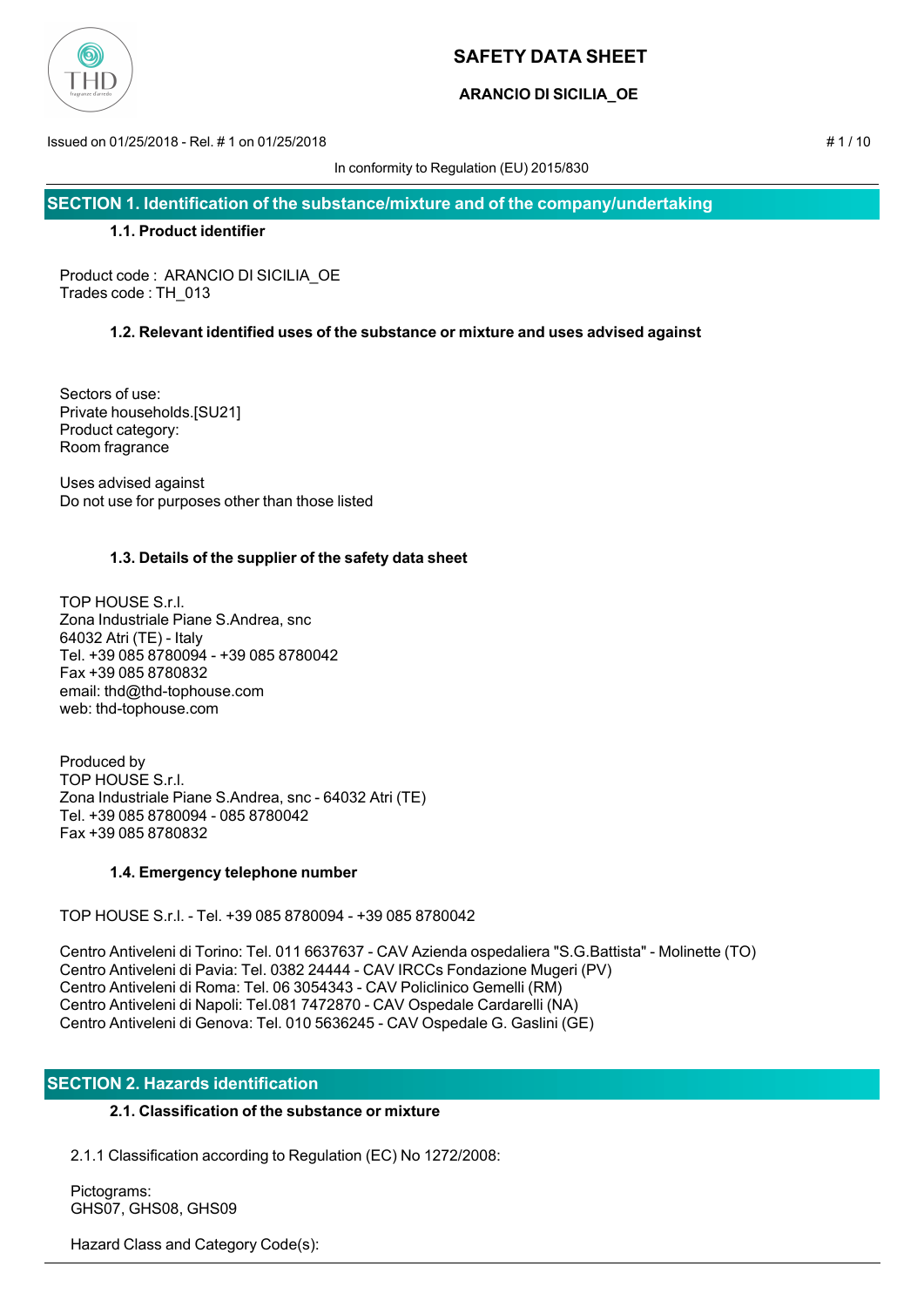

## **ARANCIO DI SICILIA\_OE**

Issued on 01/25/2018 - Rel. # 1 on 01/25/2018 # 2 / 10

In conformity to Regulation (EU) 2015/830

Asp. Tox. 1, Skin Irrit. 2, Skin Sens. 1, Aquatic Chronic 2

Hazard statement Code(s):

H304 - May be fatal if swallowed and enters airways.

H315 - Causes skin irritation.

H317 - May cause an allergic skin reaction.

H411 - Toxic to aquatic life with long lasting effects.

The product can be fatal if swallowed and enters airways

 If brought into contact with the skin, the product causes significant inflammation with erythema, scabs, or edema. The product, if brought into contact with skin can cause skin sensitization.

The product is dangerous to the environment as it is toxic to aquatic life with long lasting effects

### **2.2. Label elements**

Labelling according to Regulation (EC) No 1272/2008:

Pictogram, Signal Word Code(s): GHS07, GHS08, GHS09 - Danger

Hazard statement Code(s):

H304 - May be fatal if swallowed and enters airways.

H315 - Causes skin irritation.

H317 - May cause an allergic skin reaction.

H411 - Toxic to aquatic life with long lasting effects.

Supplemental Hazard statement Code(s):

not applicable

Precautionary statements:

General

P101 - If medical advice is needed, have product container or label at hand.

P102 - Keep out of reach of children.

Prevention

P261 - Avoid breathing dust/fume/gas/mist/vapours/spray.

P273 - Avoid release to the environment.

P280 - Wear protective gloves/protective clothing/eye protection/face protection.

### Response

P301+P310 - IF SWALLOWED: Immediately call a POISON CENTER/doctor.

P331 - Do NOT induce vomiting.

P333+P313 - If skin irritation or rash occurs: Get medical advice/attention.

P363 - Wash contaminated clothing before reuse.

P391 - Collect spillage.

#### Storage

P405 - Store locked up.

Disposal

P501 - Dispose of contents/container according to local law.

Contains:

Citrus Sinensis peel oil expressed

### **2.3. Other hazards**

The substance / mixture NOT contains substances PBT/vPvB according to Regulation (EC) No 1907/2006, Annex XIII

No information on other hazards Packaging to be fitted with child-resistant fastenings



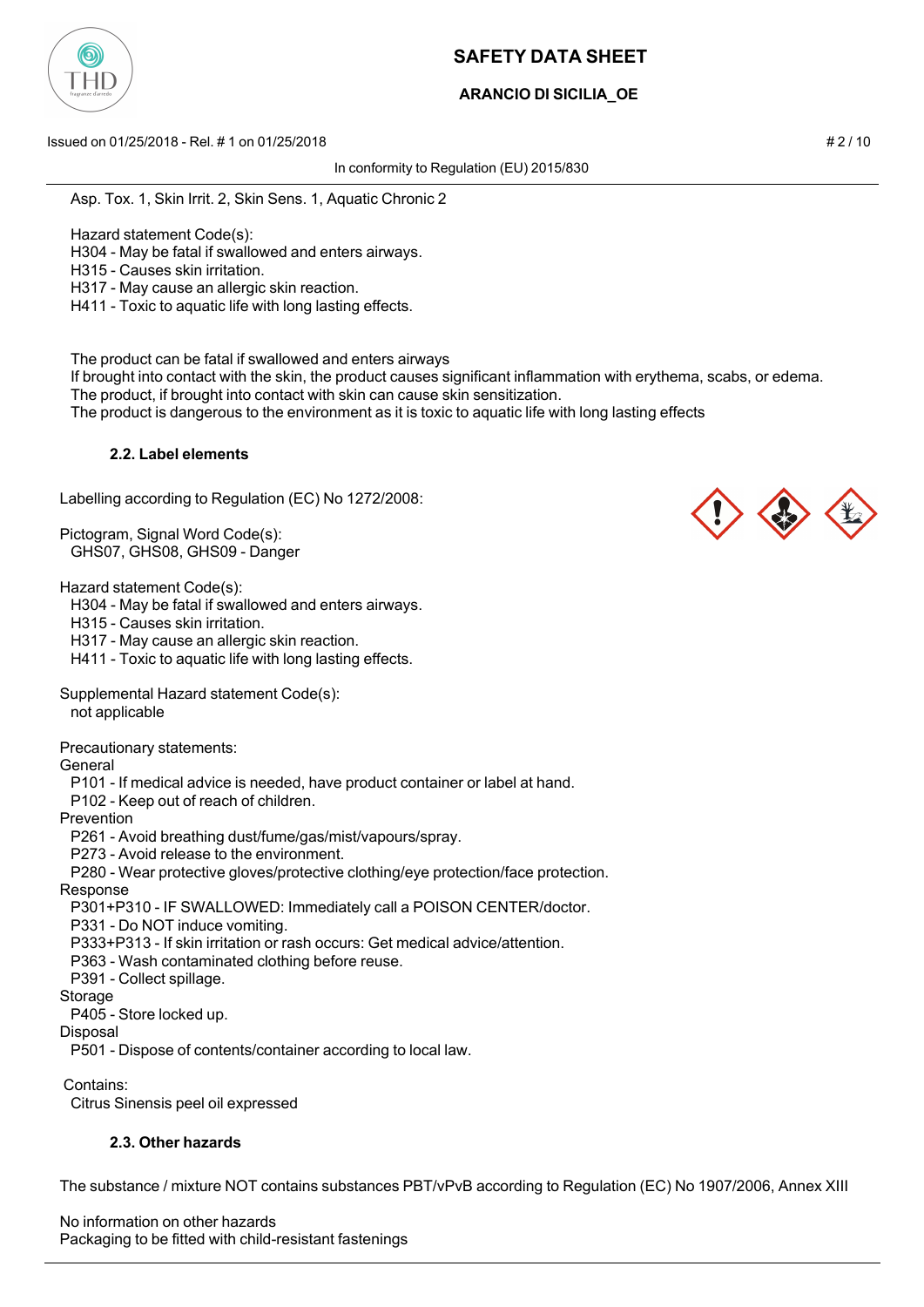

## **ARANCIO DI SICILIA\_OE**

Issued on 01/25/2018 - Rel. # 1 on 01/25/2018 # 3 / 10

#### In conformity to Regulation (EU) 2015/830

Packaging to be fitted with a tactile warning

## **SECTION 3. Composition/information on ingredients**

### **3.1 Substances**

Irrilevant

### **3.2 Mixtures**

Refer to paragraph 16 for full text of hazard statements

| Substance                          | <b>Concentration</b> | <b>Classification</b>                                                                                                  | Index | <b>CAS</b> | <b>EINECS</b> | <b>REACh</b>                  |
|------------------------------------|----------------------|------------------------------------------------------------------------------------------------------------------------|-------|------------|---------------|-------------------------------|
| Citrus Sinensis peel oil expressed | $> 75 \le 100\%$     | Flam. Liq. 3, H226;<br>Asp. Tox. 1, H304;<br>Skin Irrit. 2, H315;<br>Skin Sens. 1, H317;<br>Aquatic Chronic 2,<br>H411 |       | 8008-57-9  | 232-433-8     | 101-2119493<br>$ 353-35-XXX $ |

#### **Fractionated global values**

| H226 | $= 90,00$ | H304 | $= 90,00$ | H315 | $= 90,00$ | H317 | $= 90,00$ |
|------|-----------|------|-----------|------|-----------|------|-----------|
| H411 | $= 90,00$ |      |           |      |           |      |           |

## **SECTION 4. First aid measures**

### **4.1. Description of first aid measures**

Inhalation:

 Air the area. Move immediately the contaminated patient from the area and keep him at rest in a well ventilated room. CALL A PHYSICIAN.

 Air the area. Move immediately the contaminated patient from the area and keep him at rest in a well ventilated area. If you feel unwell seek medical advice.

Direct contact with skin (of the pure product).:

Take contaminated clothing Immediately off.

 Wash immediately with plenty of running water and possibly with soap, the areas of the body that have, or are only suspected to have, come in contact with the product.

Direct contact with eyes (of the pure product).:

Do not use eye drops or ointments of any kind before the examination or advice from an oculist.

Ingestion:

 The product is harmful and can cause irreversible damages even following a single exposure if swallowed. Absolutely do not induce vomiting or emesis. Seek medical advice immediately.

### **4.2. Most important symptoms and effects, both acute and delayed**

No data available.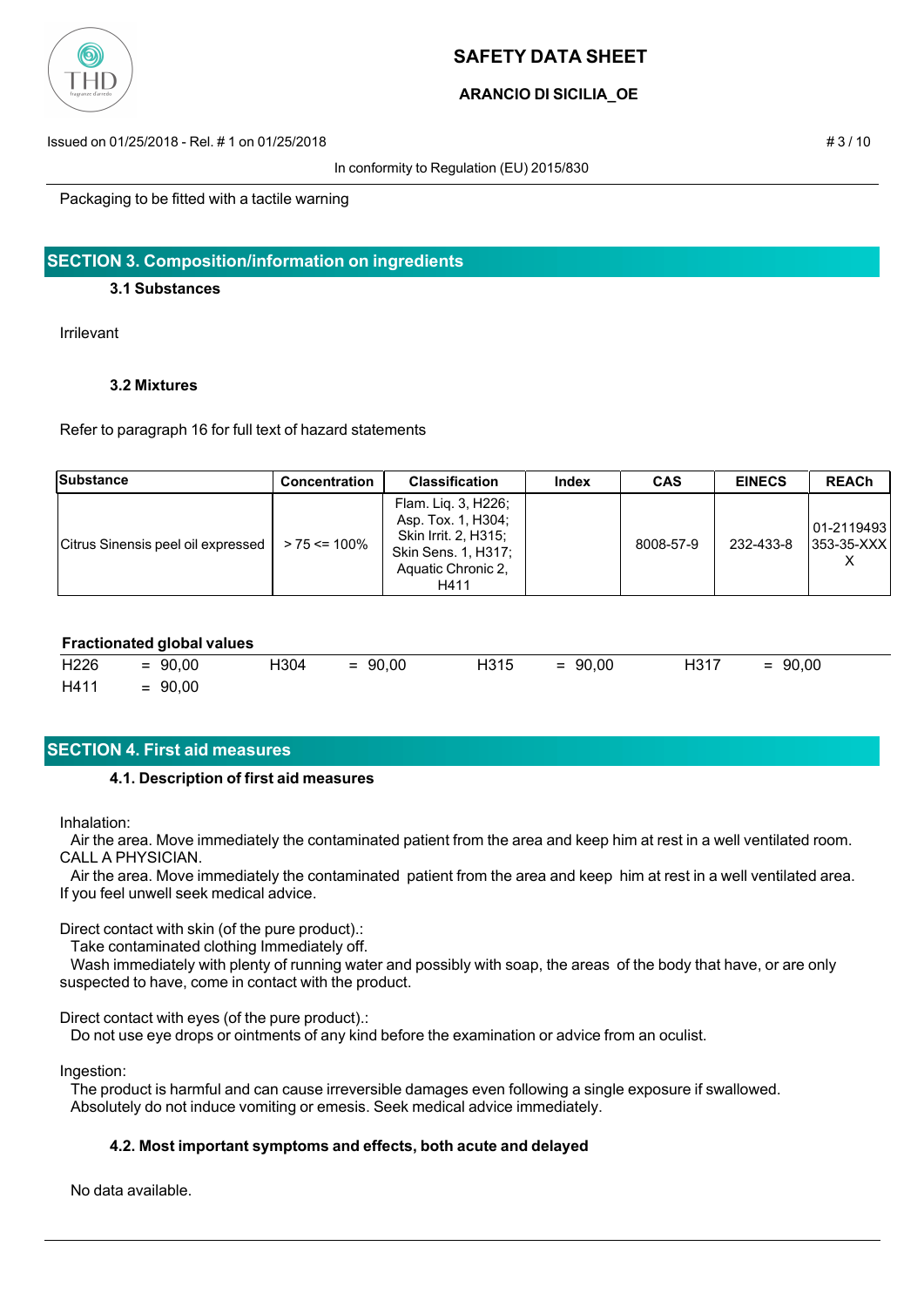

## **ARANCIO DI SICILIA\_OE**

Issued on 01/25/2018 - Rel. # 1 on 01/25/2018 # 4 / 10

In conformity to Regulation (EU) 2015/830

IF SWALLOWED: Immediately call a POISON CENTER/doctor. If skin irritation occurs: Get medical advice/attention. If medical advice is needed, have product container or label at hand.

## **SECTION 5. Firefighting measures**

### **5.1. Extinguishing media**

Advised extinguishing agents:

Water spray, CO2, foam, dry chemical, depending on the materials involved in the fire.

Extinguishing means to avoid:

Water jets. Use water jets only to cool the surfaces of the containers exposed to fire.

### **5.2. Special hazards arising from the substance or mixture**

No data available.

### **5.3. Advice for firefighters**

Use protection for the breathing apparatus

Safety helmet and full protective suit.

The spray water can be used to protect the people involved in the extinction

 You may also use selfrespirator, especially when working in confined and poorly ventilated area and if you use halogenated extinguishers (Halon 1211 fluobrene, Solkan 123, NAF, etc...)

Keep containers cool with water spray

## **SECTION 6. Accidental release measures**

### **6.1. Personal precautions, protective equipment and emergency procedures**

6.1.1 For non-emergency personnel: Leave the area surrounding the spill or release. Do not smoke Wear mask, gloves and protective clothing.

6.1.2 For emergency responders: Wear mask, gloves and protective clothing. Eliminate all unguarded flames and possible sources of ignition. No smoking. Provision of sufficient ventilation. Evacuate the danger area and, in case, consult an expert.

## **6.2. Environmental precautions**

 Contain spill with earth or sand. If the product has entered a watercourse in sewers or has contaminated soil or vegetation, notify it to the authorities. Discharge the remains in compliance with the regulations

### **6.3. Methods and material for containment and cleaning up**

6.3.1 For containment:

 Rapidly recover the product, wear a mask and protective clothing Recover the product for reuse, if possible, or for removal. Possibly absorb it with inert material.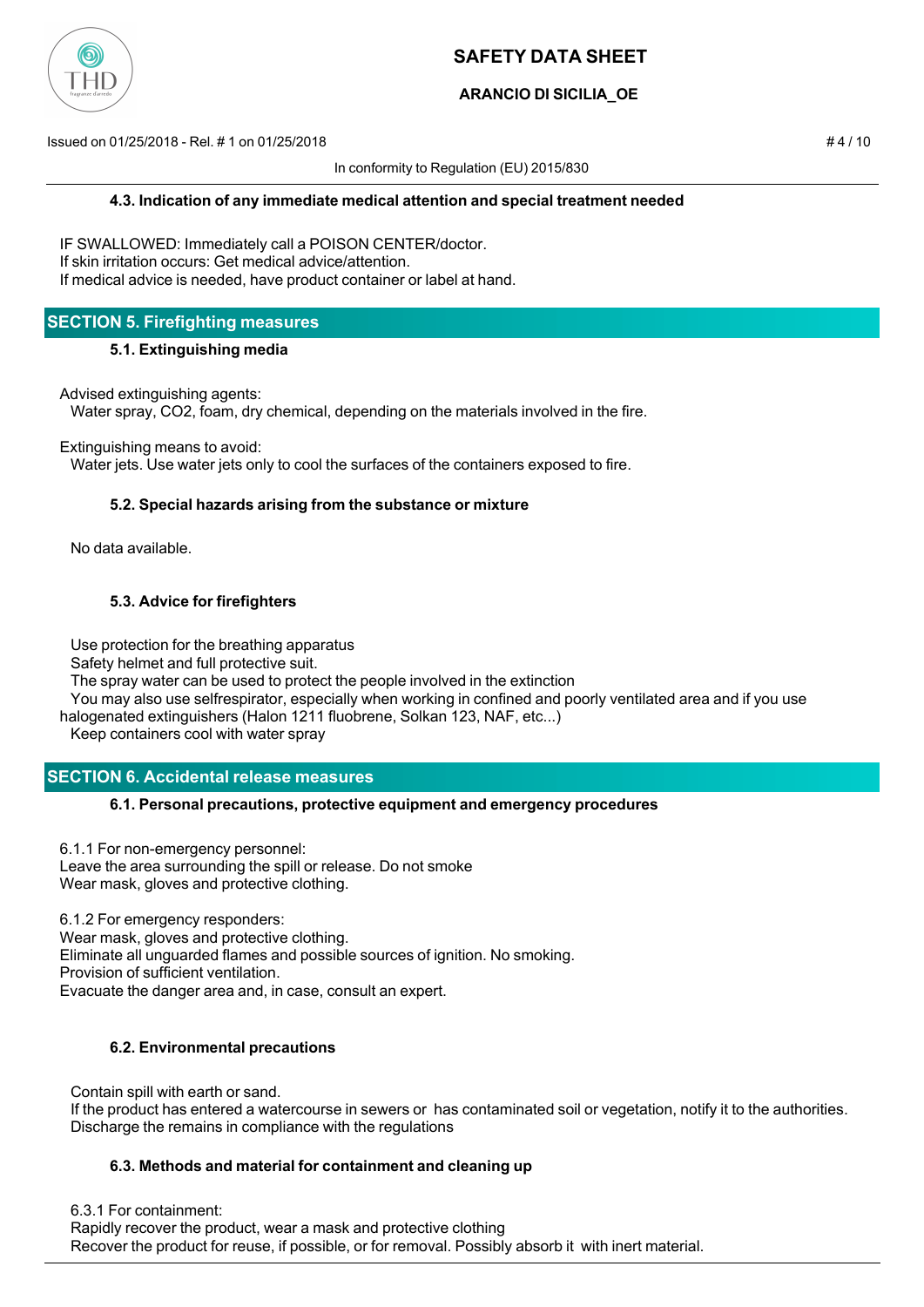

## **ARANCIO DI SICILIA\_OE**

Issued on 01/25/2018 - Rel. # 1 on 01/25/2018 # 5 / 10

In conformity to Regulation (EU) 2015/830

Prevent it from entering the sewer system.

 6.3.2 For cleaning up: To clean the floor and all objects contaminated by this material use water. After wiping up, wash with water the area and materials involved

 6.3.3 Other information: Nothing in particular.

### **6.4. Reference to other sections**

Refer to paragraphs 8 and 13 for more information

# **SECTION 7. Handling and storage**

#### **7.1. Precautions for safe handling**

 Avoid contact and inhalation of vapors Wear protective gloves/protective clothing/eye protection/face protection. In residential areas do not use on large surfaces. At work do not eat or drink. Contaminated work clothing should not be allowed out of the workplace. See also paragraph 8 below.

#### **7.2. Conditions for safe storage, including any incompatibilities**

 Keep in original container closed tightly. Do not store in open or unlabeled containers. Keep containers upright and safe by avoiding the possibility of falls or collisions. Store in a cool place, away from sources of heat and `direct exposure of sunlight.

### **7.3. Specific end use(s)**

Private households: Handle with care. Store in a ventilated place away from heat sources. Keep container tightly closed.

### **SECTION 8. Exposure controls/personal protection**

#### **8.1. Control parameters**

No data available.

**8.2. Exposure controls**

Appropriate engineering controls: Private households: No specific control required.

Individual protection measures:

(a) Eye / face protection

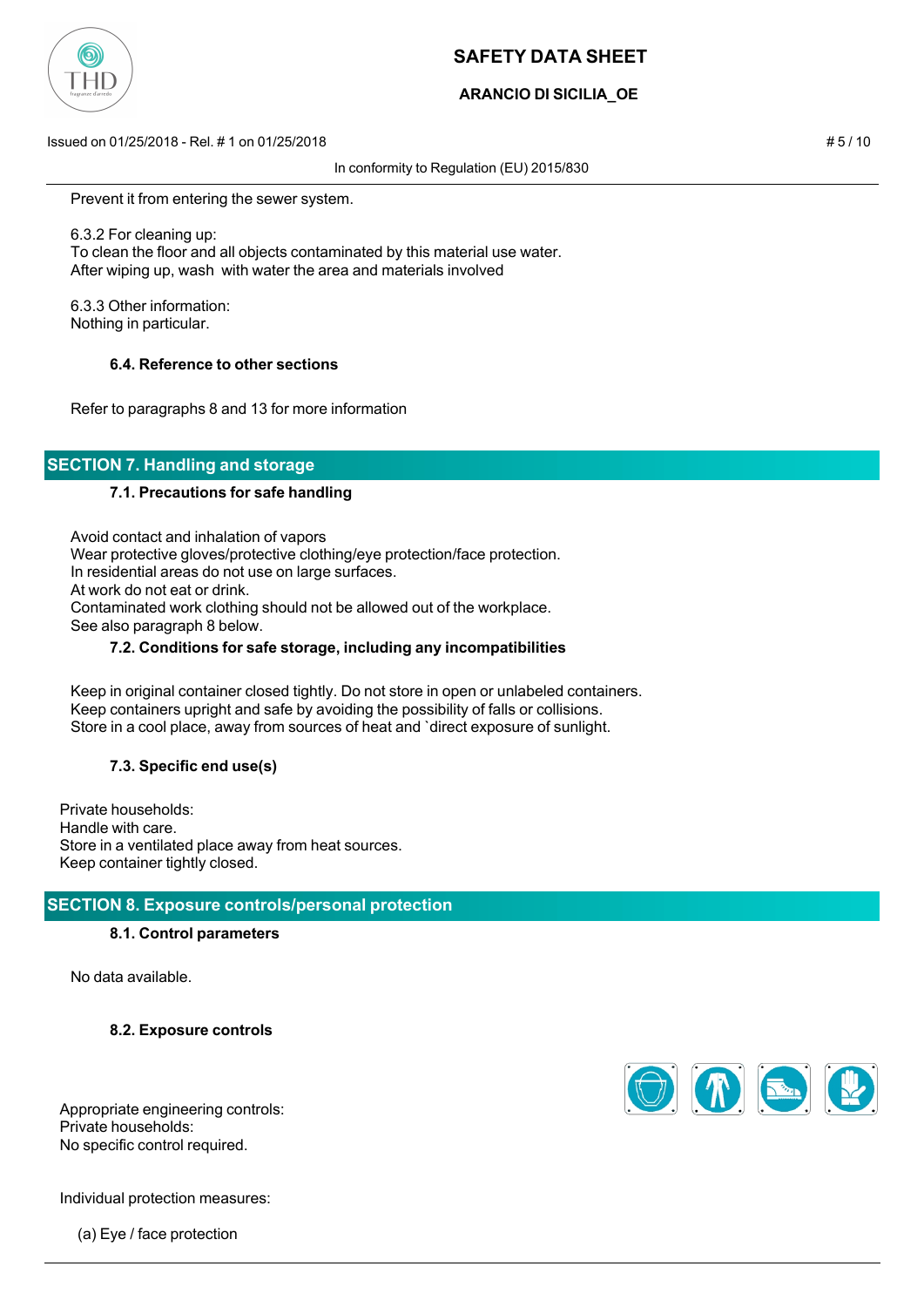

## **ARANCIO DI SICILIA\_OE**

Issued on 01/25/2018 - Rel. # 1 on 01/25/2018 # 6 / 10

In conformity to Regulation (EU) 2015/830

When handling the pure product use safety glasses (spectacles cage) (EN 166).

(b) Skin protection

 (i) Hand protection Wear chemical resistant gloves EN 374

 (ii) Other When handling the pure product wear full protective skin clothing.

 (c) Respiratory protection Not needed for normal use.

 (d) Thermal hazards No hazard to report

Environmental exposure controls:

Use according to good working practices to avoid pollution into the environment.

## **SECTION 9. Physical and chemical properties**

**9.1. Information on basic physical and chemical properties**

| Physical and chemical properties             | Value                                       | <b>Determination method</b> |
|----------------------------------------------|---------------------------------------------|-----------------------------|
| Appearance                                   | Liquid, from yellow to orange               |                             |
| Odour                                        | orange, citrus, sweet, fruity,.,.,.,.,.,.,. |                             |
| Odour threshold                              | not determined                              |                             |
| pH                                           | not determined                              |                             |
| Melting point/freezing point                 | not determined                              |                             |
| Initial boiling point and boiling range      | not determined                              |                             |
| Flash point                                  | not determined                              | <b>ASTM D92</b>             |
| Evaporation rate                             | not determined                              |                             |
| Flammability (solid, gas)                    | not determined                              |                             |
| Upper/lower flammability or explosive limits | not determined                              |                             |
| Vapour pressure                              | not determined                              |                             |
| Vapour density                               | not determined                              |                             |
| Relative density                             | not determined                              |                             |
| Solubility(ies)                              | not determined                              |                             |
| Water solubility                             | not determined                              |                             |
| Partition coefficient: n-octanol/water       | not determined                              |                             |
| Auto-ignition temperature                    | not determined                              |                             |
| Decomposition temperature                    | not determined                              |                             |
| Viscosity                                    | not determined                              |                             |
| <b>Explosive properties</b>                  | not determined                              |                             |
| Oxidising properties                         | non disponibile                             |                             |

### **9.2. Other information**

No data available.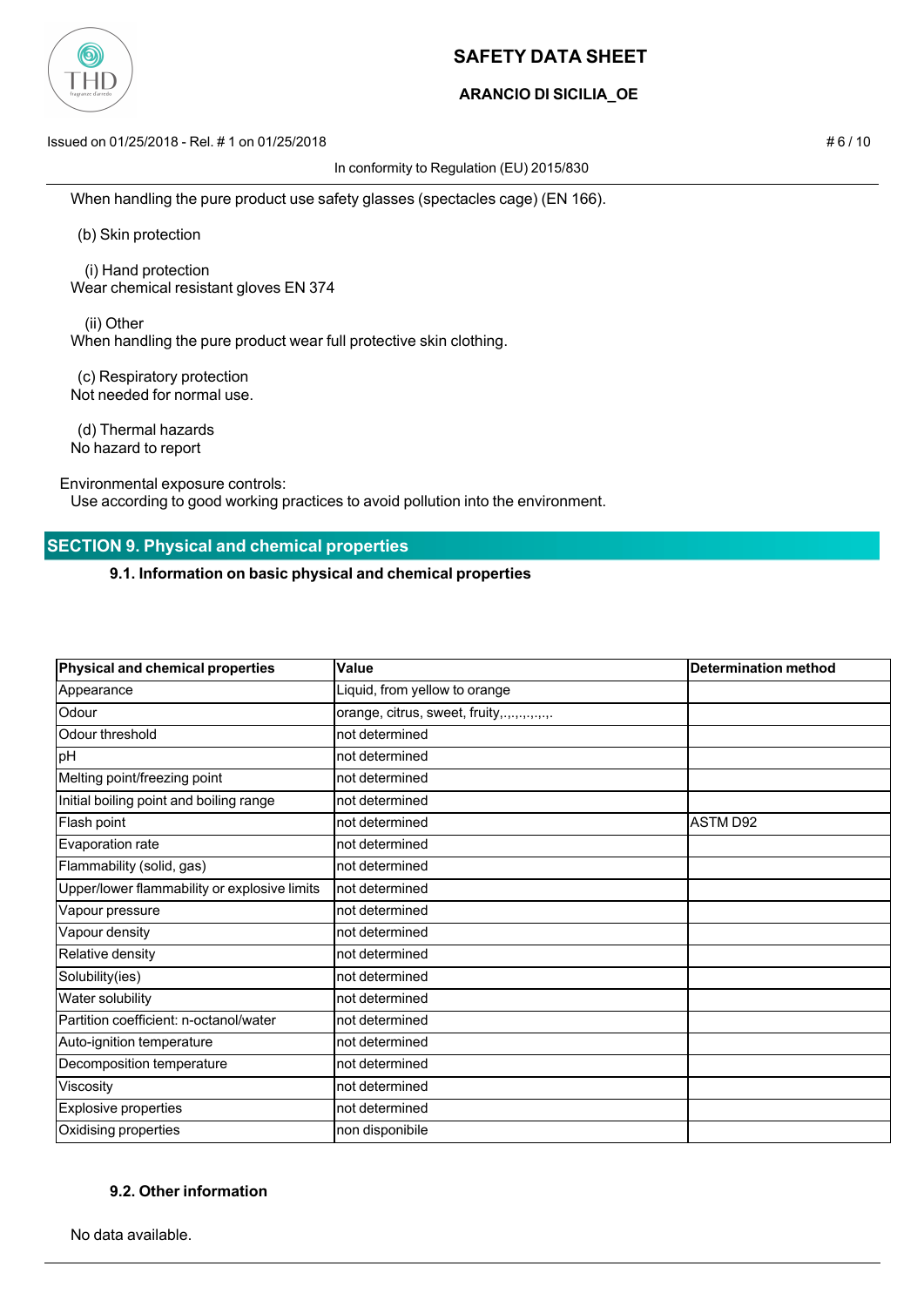

## **ARANCIO DI SICILIA\_OE**

Issued on 01/25/2018 - Rel. # 1 on 01/25/2018 # 7 / 10

In conformity to Regulation (EU) 2015/830

## **SECTION 10. Stability and reactivity**

### **10.1. Reactivity**

No reactivity hazards

#### **10.2. Chemical stability**

No hazardous reaction when handled and stored according to provisions.

#### **10.3. Possibility of hazardous reactions**

There are no hazardous reactions

#### **10.4. Conditions to avoid**

Nothing to report

### **10.5. Incompatible materials**

Nothing in particular.

### **10.6. Hazardous decomposition products**

Does not decompose when used for intended uses.

## **SECTION 11. Toxicological information**

### **11.1. Information on toxicological effects**

ATE(mix) oral =  $\infty$ ATE(mix) dermal =  $\infty$ ATE(mix) inhal =  $\infty$ 

(a) acute toxicity: based on available data, the classification criteria are not met

 (b) skin corrosion/irritationIf brought into contact with the skin, the product causes significant inflammation with erythema, scabs, or edema.

(c) serious eye damage/irritation: based on available data, the classification criteria are not met

(d) respiratory or skin sensitization: The product, if brought into contact with skin can cause skin sensitization.

(e) germ cell mutagenicity: based on available data, the classification criteria are not met

(f) carcinogenicity: based on available data, the classification criteria are not met

(g) reproductive toxicity: based on available data, the classification criteria are not met

 (h) specific target organ toxicity (STOT) single exposure: based on available data, the classification criteria are not met

 (i) specific target organ toxicity (STOT) repeated exposurebased on available data, the classification criteria are not met

(j) aspiration hazard: The product can be fatal if swallowed and enters airways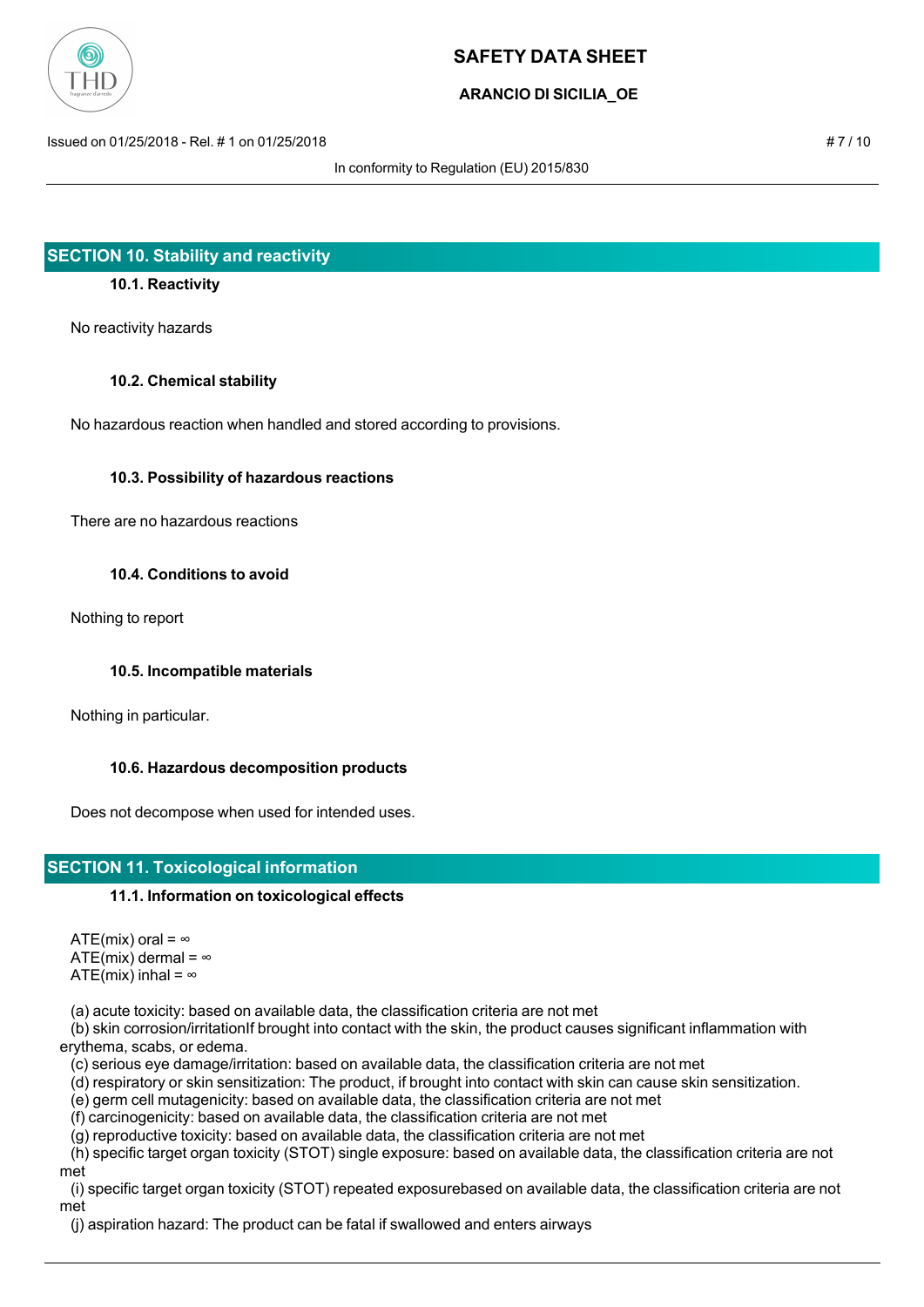

## **ARANCIO DI SICILIA\_OE**

Issued on 01/25/2018 - Rel. # 1 on 01/25/2018 # 8 / 10

In conformity to Regulation (EU) 2015/830

## **SECTION 12. Ecological information**

### **12.1. Toxicity**

The product is dangerous for the environment as it is toxic to aquatic organisms following acute exposure.

Use according to good working practices to avoid pollution into the environment.

### **12.2. Persistence and degradability**

No data available.

### **12.3. Bioaccumulative potential**

No data available.

### **12.4. Mobility in soil**

No data available.

### **12.5. Results of PBT and vPvB assessment**

The substance / mixture NOT contains substances PBT/vPvB according to Regulation (EC) No 1907/2006, Annex XIII

### **12.6. Other adverse effects**

No adverse effects

### **SECTION 13. Disposal considerations**

### **13.1. Waste treatment methods**

 Do not reuse empty containers. Dispose of them in accordance with the regulations in force. Any remaining product should be disposed of according to applicable regulations by addressing to authorized companies. Recover if possible. Send to authorized discharge plants or for incineration under controlled conditions. Operate according to local and National rules in force

## **SECTION 14. Transport information**

### **14.1. UN number**

ADR/RID/IMDG/ICAO-IATA: 1169

If subject to the following characteristics is ADR exempt: Combination packagings: per inner packaging 5 L per package 30 Kg Inner packagings placed in skrink-wrapped or stretch-wrapped trays: per inner packaging 5 L per package 20 Kg

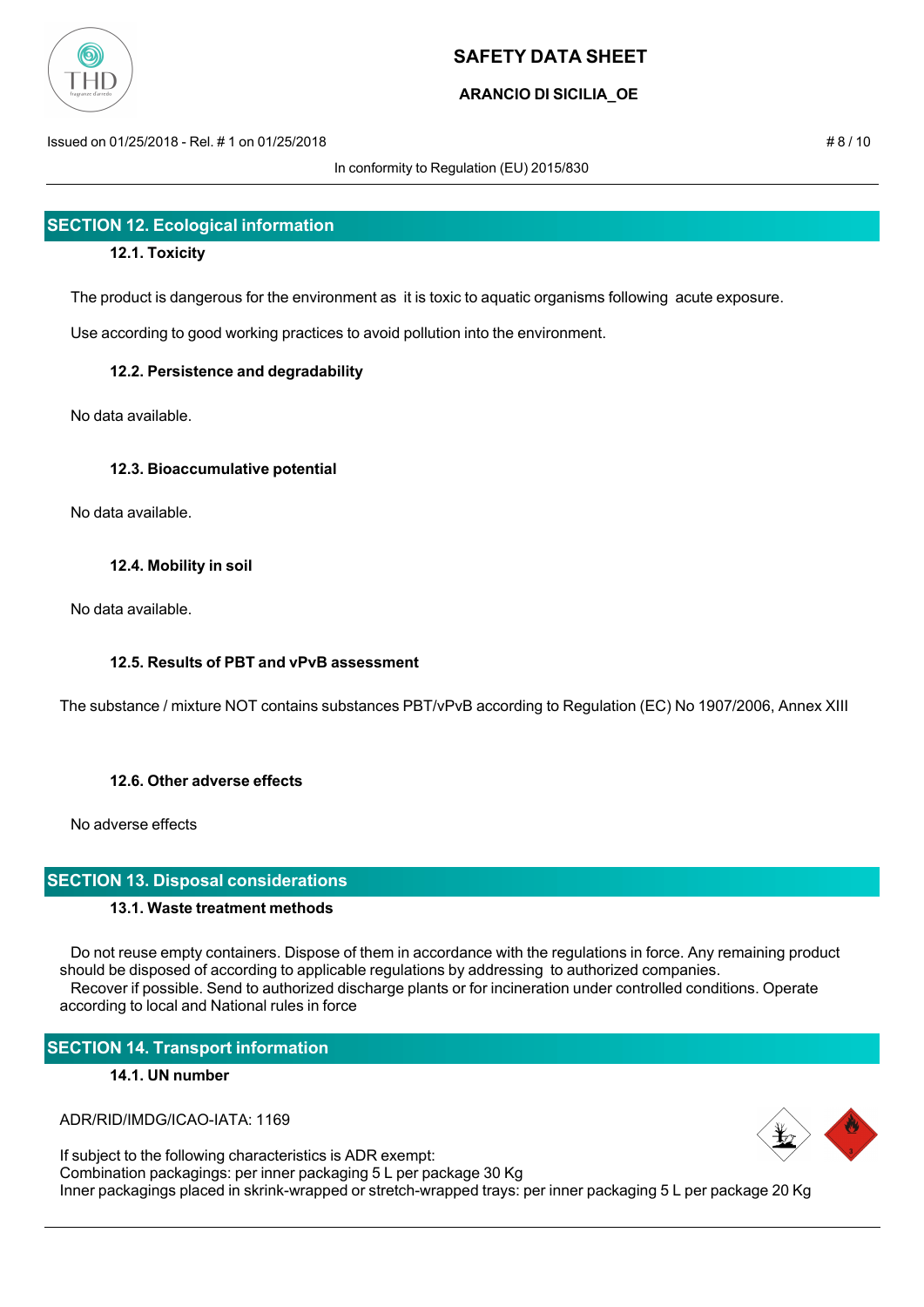

## **ARANCIO DI SICILIA\_OE**

Issued on 01/25/2018 - Rel. # 1 on 01/25/2018 # 9 / 10

In conformity to Regulation (EU) 2015/830

#### **14.2. UN proper shipping name**

ADR/RID/IMDG: ESTRATTI AROMATICI LIQUIDI ADR/RID/IMDG: EXTRACTS, AROMATIC, LIQUID ICAO-IATA: EXTRACTS, AROMATIC, LIQUID

### **14.3. Transport hazard class(es)**

ADR/RID/IMDG/ICAO-IATA: Class : 3 ADR/RID/IMDG/ICAO-IATA: Label : 3+Ambiente ADR: Tunnel restriction code : D/E ADR/RID/IMDG/ICAO-IATA: Limited quantities : 5 L IMDG - EmS : F-E, S-D

### **14.4. Packing group**

ADR/RID/IMDG/ICAO-IATA: III

### **14.5. Environmental hazards**

ADR/RID/ICAO-IATA: Product is environmentally hazardous IMDG: Marine polluting agent : Not

### **14.6. Special precautions for user**

The transport must be carried out by authorised vehicles carrying dangerous goods in accordance with the requirements of the current edition of the agreement and the provisions A.D.R national regulations. The transport must be carried out in the original packaging and in packages that are made from materials resistant to the content and not likely to generate with this dangerous reactions. Employees to the loading and unloading of dangerous goods have received proper training on the risks presented by prepared and on possible procedures to be taken in the event of emergency situations

## **14.7. Transport in bulk according to Annex II of MARPOL73/78 and the IBC Code**

It is not intended to carry bulk

## **SECTION 15. Regulatory information**

**15.1. Safety, health and environmental regulations/legislation specific for the substance or mixture**

Seveso category: E2 - ENVIRONMENTAL HAZARDS

REGULATION (EU) No 1357/2014 - waste: HP4 - Irritant — skin irritation and eye damage HP5 - Specific Target Organ Toxicity (STOT)/Aspiration Toxicity HP13 - Sensitising

### **15.2. Chemical safety assessment**

No chemical safety assessment was carried out by the supplier